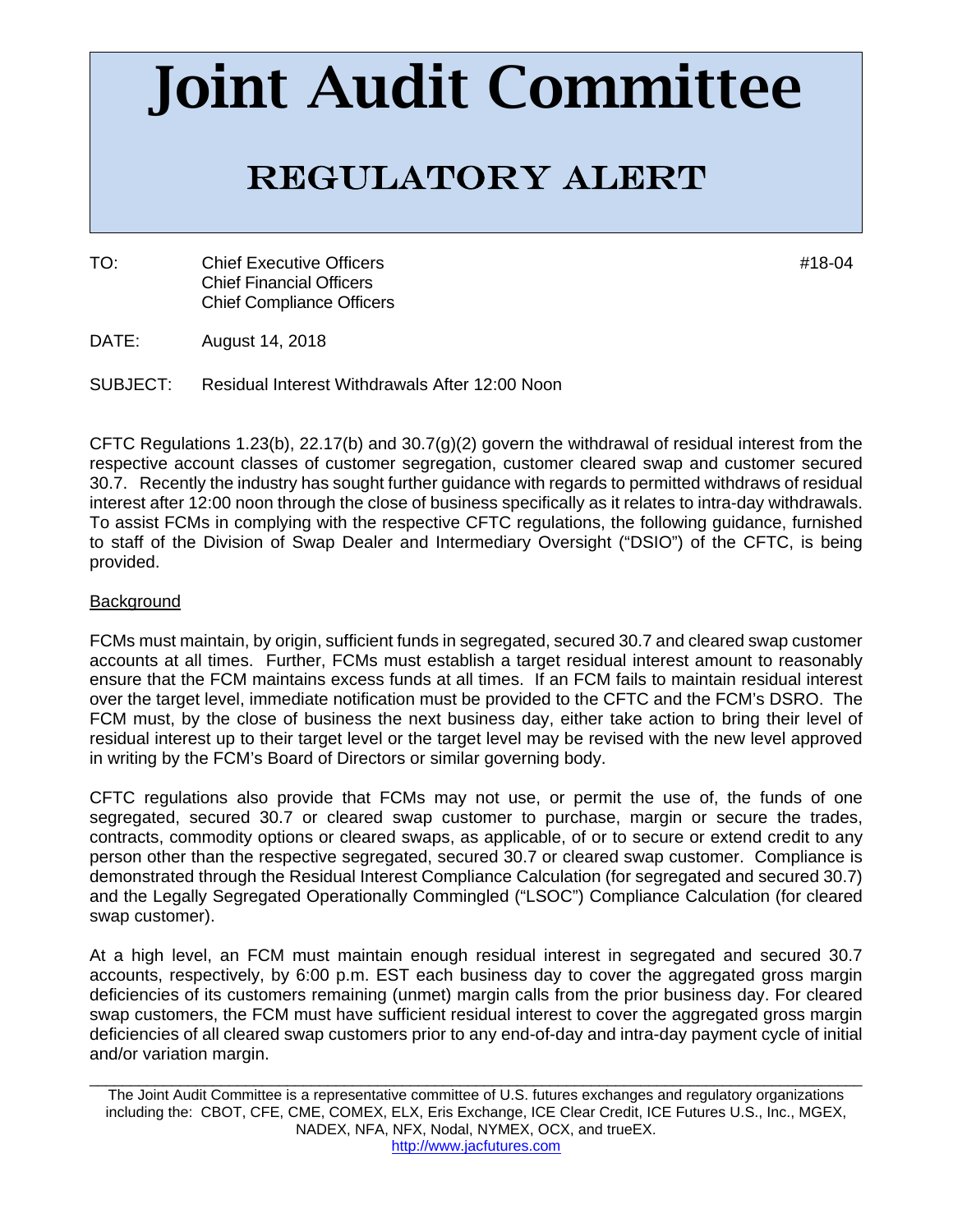Joint Audit Committee Regulatory Alert #18-04 August 14, 2018 Page 2

### **Residual Interest Withdrawals**

 $\overline{a}$ 

FCMs may only make withdrawals of residual interest, not for the benefit of customers, after the completion and submission to the CFTC and firm's DSRO of their prior business day's segregated, secured 30.7 and cleared swap customer statements.<sup>1</sup>,<sup>2</sup> After the withdrawal, the FCM must continue to be in compliance with segregation requirements; that is the FCM must maintain funds in excess of required amounts in the respective segregated, secured 30.7 and cleared swap customer origins.

### Requirements for a Withdrawal – Segregated, Secured 30.7 and Cleared Swap Customer

- 1. The prior business day's segregation, secured 30.7 and cleared swap customer statements must be prepared, completed and submitted to the CFTC and the FCM's DSRO by 12:00 noon. Note the calculations should demonstrate compliance with the requirements; that is maintenance of excess funds.
- 2. Starting with the prior business day's segregation, secured 30.7 and cleared swap customer statement, as applicable for the origin of the withdrawal, a pro-forma calculation must be prepared and maintained which includes and accounts for:
	- Firm withdrawals from segregated/secured/cleared swap customer accounts, both cash and securities.
	- Firm deposits into segregated/secured/cleared swap customer accounts, both cash and securities.
	- Estimated material increases to debit/deficits from top day market movements and trading activity.
	- Any significant effects of market events or other material impacts to the calculations. Such items which may materially impact residual interest include, but are not limited to, investment losses, operational errors or customer origin transfers.

The pro-forma segregation, secured 30.7 and cleared swap customer calculations, as applicable, must be prepared before the withdrawal and reflect the amount of pro-forma residual interest as well as the amount of pro-forma residual interest in excess of the target amount. While an FCM is not required to prepare a full segregation, secured 30.7 and cleared swap customer statement, FCMs are required to take care and be diligent in their pro-forma calculations to ensure they are as accurate, complete and up-to-date as possible.

3. A withdrawal of residual interest is limited to the amount of residual interest per the respective segregation, secured 30.7 or cleared swap customer pro-forma calculation. In determining the amount to be withdrawn, an FCM must consider:

<sup>1</sup> For clarity, the segregated, secured 30.7 and cleared swap customer statements refer to the Statement of Segregation Requirements and Funds in Segregation, Statement of Secured Amounts and Funds Held in Separate Accounts and Statement of Cleared Swaps Customer Segregated Requirements and Funds in Cleared Swaps Customer Segregated Accounts respectively.

 $2$  Notwithstanding the forgoing, DSIO staff of the CFTC issued a no-action position to allow for the withdrawal of residual interest from cleared swap customer accounts related to undermargined amount payments received from customers before the completion of the prior business day's cleared swap customer statement under certain conditions. Refer to Commission Letter No. 17-03, dated January 26, 2017, at https://www.cftc.gov/sites/default/files/idc/groups/public/@lrlettergeneral/documents/letter/17-03.pdf.